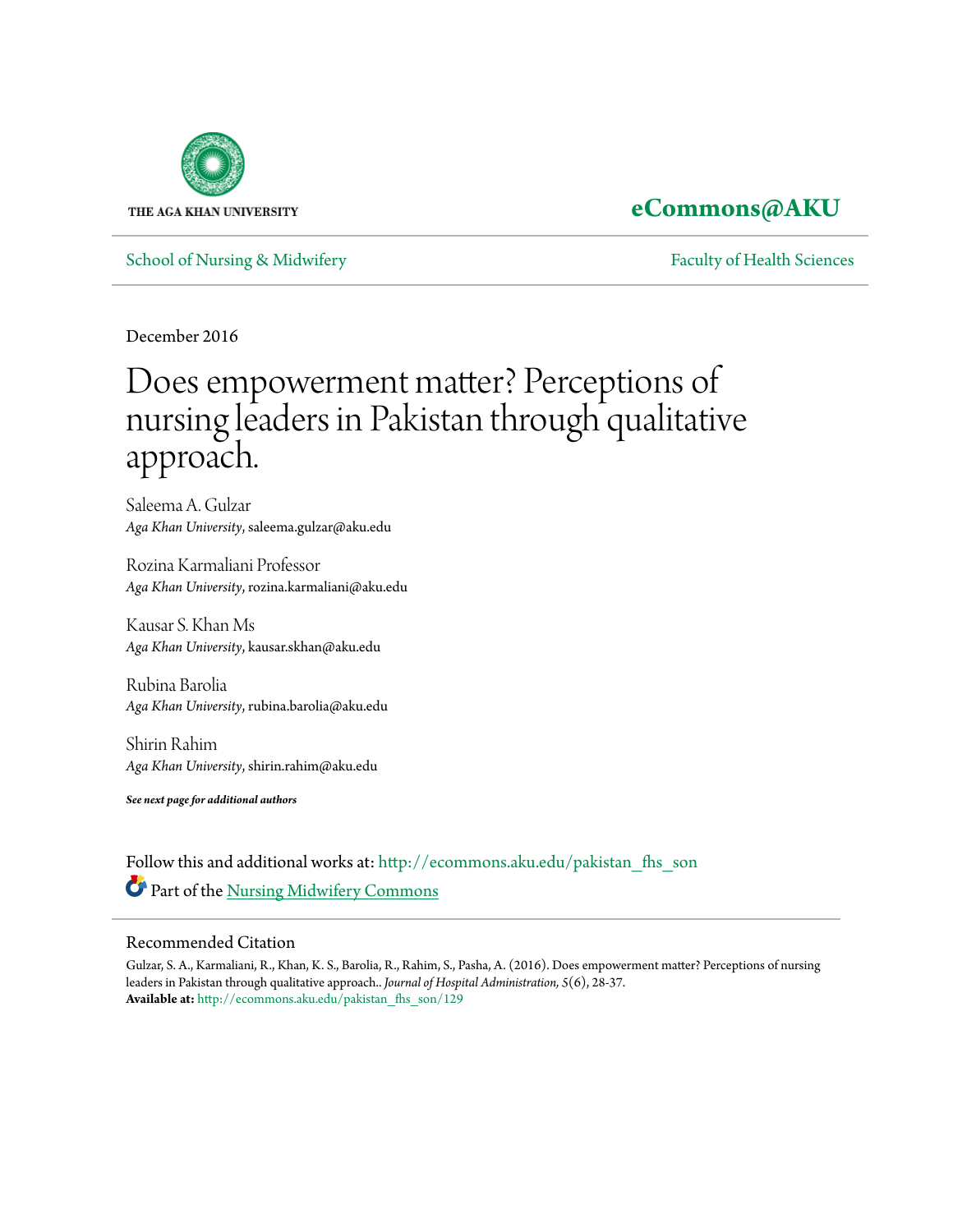#### **Authors**

Saleema A. Gulzar, Rozina Karmaliani Professor, Kausar S. Khan Ms, Rubina Barolia, Shirin Rahim, and Aneeta Pasha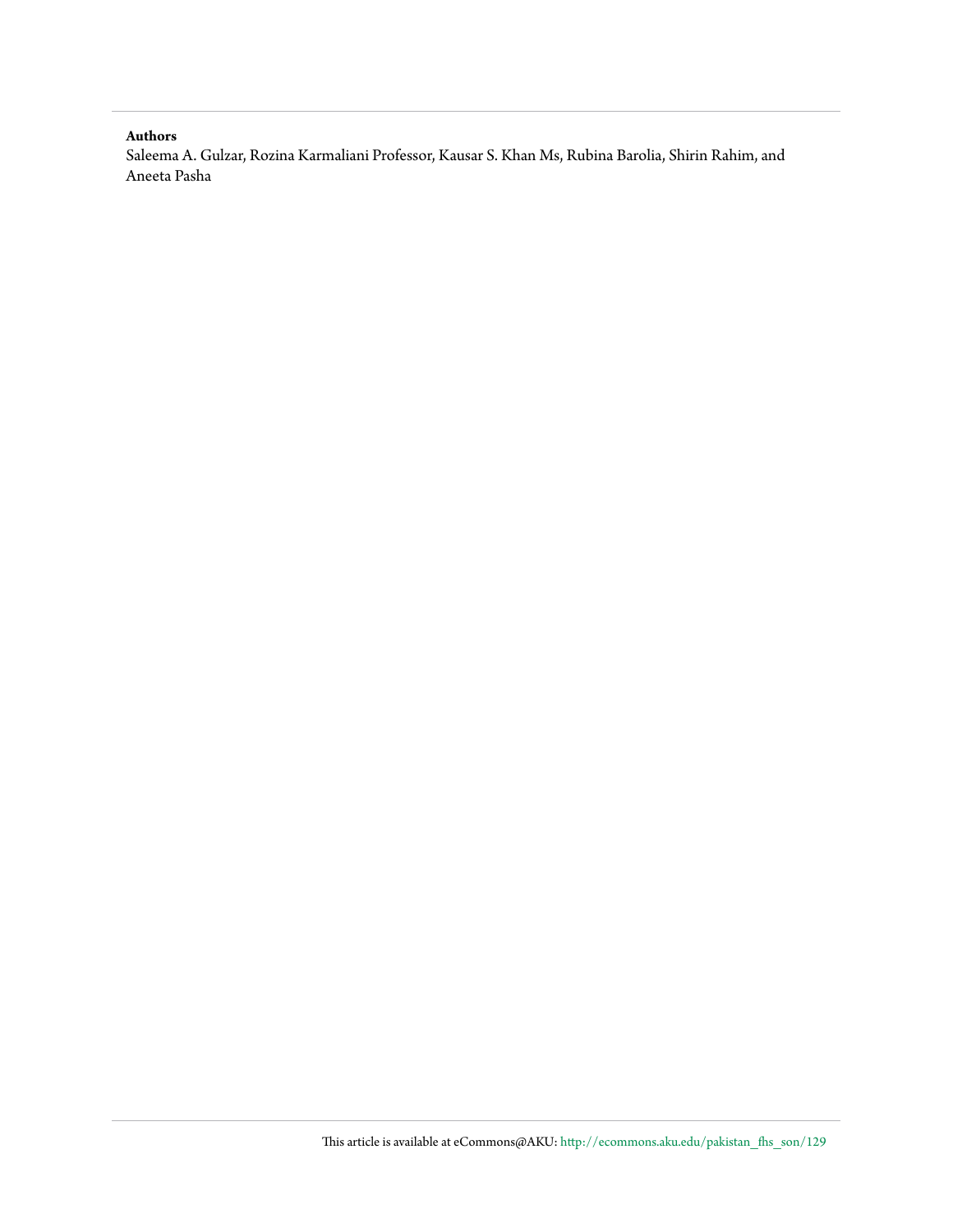### **ORIGINAL ARTICLE**

# Does empowerment matter? Perceptions of nursing leaders in Pakistan through qualitative approach

Saleema A. Gulzar,\* Rozina Karmaliani, Kausar S. Khan, Rubina Barolia, Shirin Rahim, Aneeta Pasha

School of Nursing and Midwifery, Aga Khan University, Pakistan

Received: June 24, 2016 Accepted: July 31, 2016 Online Published: August 31, 2016 DOI: 10.5430/jha.v5n6p28 URL: http://dx.doi.org/10.5430/jha.v5n6p28

#### ABSTRACT

Background: In a patriarchal society like Pakistan, where women are oppressed, women dominating professions like nursing is mostly seen as disempowered and requires considerable struggle to achieve its due recognition and respect.

Aim: This study aims to explore the experiences of empowerment among the nursing leaders of Pakistan.

Methods: This study uses a qualitative descriptive design. Total of twelve Pakistani Nursing leaders were interviewed using semi-structured interview guideline to explore their experiences of empowerment.

Results: The study findings revealed five major categories which include: status of a nurse, nursing profession, power relationships, value-belief system, and leadership and management.

Conclusions: Nurses' empowerment is essential for enhancing the image and status of nursing profession in Pakistan. The study identified various personal and professional factors affecting nurses' empowerment in the country and suggests various strategies, such as access to higher nursing education, development of enhanced nursing leadership competencies and understanding of power and politics of the organization, through which nurses can achieve empowerment.

Key Words: Nurses, Leaders, Empowerment, Oppression

#### 1. INTRODUCTION

The traditional image of nurses is referred to as caring, compassionate and nurturing. Nurses, on one hand are responsible for the provision of safe and competent care to the individuals, families, and communities while on the other hand nurses perform their role as leaders and managers to ensure smooth running of the health care system. Moreover, nursing as a profession is currently viewed as promising by the society as it offers job security, mobility and a rewarding career path.<sup>[\[1\]](#page-10-0)</sup> In spite of all these positive qualities, this profession lacks empowerment which is defined as the freedom and power to control their own surrounding.[\[2\]](#page-10-1) Empowerment also means giving power and authority to someone

to make significant life choices.<sup>[\[3\]](#page-10-2)</sup> It requires transformation of structures of sub-ordinance, control over material and intellectual resources while gaining decision making authority and minimizing the gender disparity. $[4,5]$  $[4,5]$  Empowerment plays a crucial role in bringing up positive changes in any profession and professionals and in society as a whole. The outcome of empowerment, for nursing and nurses is in the form of enhanced job satisfaction, strengthened commitment towards the organization they work in, and enhanced retention, and productivity in achieving the organizational goals.[\[6](#page-10-5)[–8\]](#page-10-6) For society, empowered professionals may become the source of motivation for others, through strong networking, community mobilization and collaboration.<sup>[\[9\]](#page-10-7)</sup>

<sup>∗</sup>Correspondence: Saleema A. Gulzar, Asst. Prof.; Email: saleema.gulzar@aku.edu; Address: School of Nursing and Midwifery, Aga Khan University, Pakistan.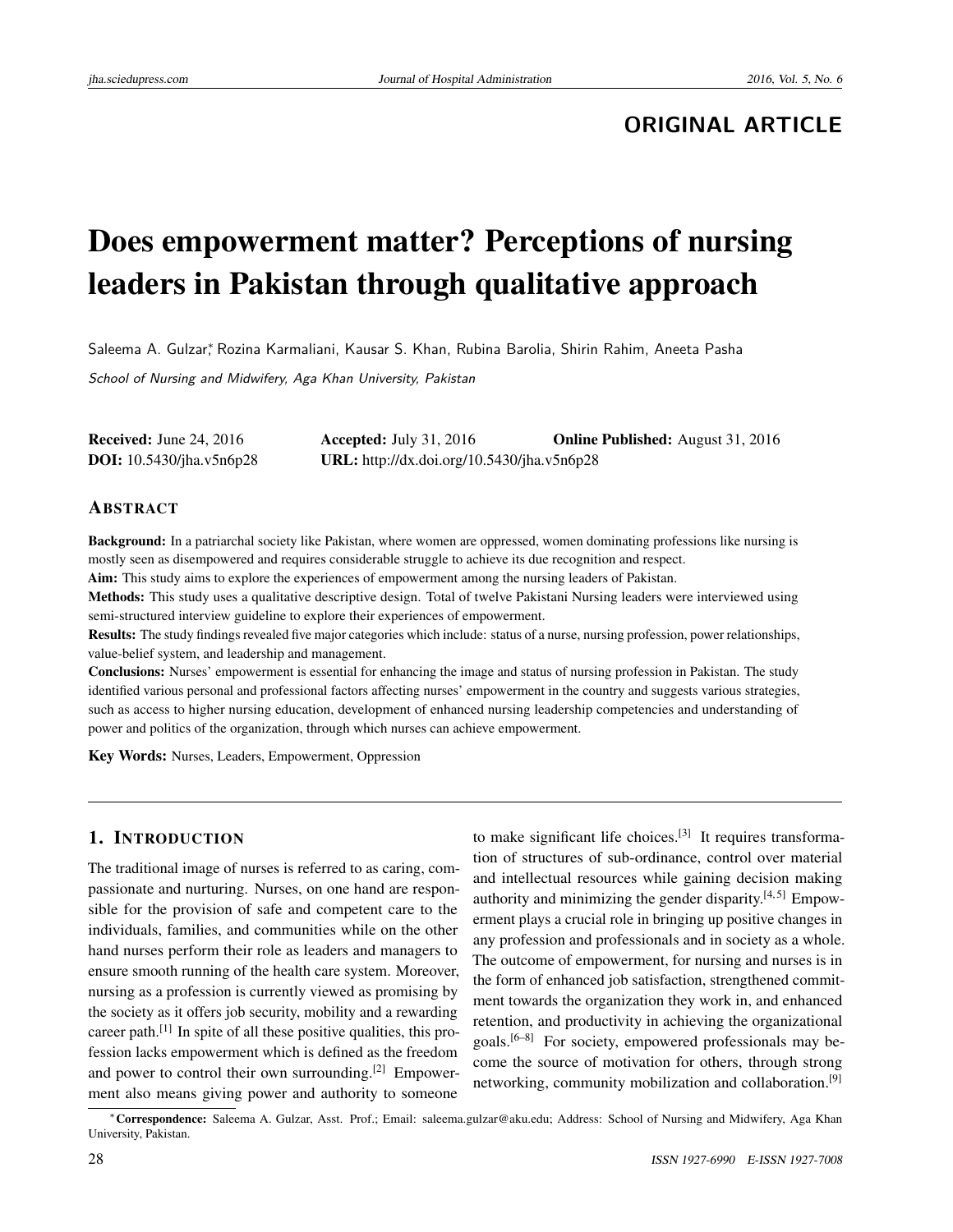This is true for nursing and nurse leaders as is for other professions and professionals. But it is a sad reality, particularly in developing world where generally nurses are counted as an oppressed group in their practice settings, and are governed by other people in an unfair and cruel way with least opportunities of freedom and self-control. The lack of nurses' empowerment is very evident within the nurses working in the various health settings in Pakistan in the form of lack of confidence and low self-esteem.[\[10\]](#page-10-8) The reason for this lack of empowerment is the historical and social disapproval of the image of nursing and nursing leaders particularly in the third world countries.<sup>[\[11](#page-10-9)[–14\]](#page-10-10)</sup> As a result, the image of the nursing profession in developing countries is at stake, and the new generation does not choose the profession as a priority. Crossing the obstacles regarding empowerment and gaining control over oppression is highly recommended for todays' nurses. There arise an urgent need for nurses to enhance the status of the profession and prove themselves to be the professionals who are competent enough of becoming empowered leaders and effective decision makers in the field of their practice. Empowerment is never granted and one has to attain it through dedication and commitment.<sup>[\[15\]](#page-10-11)</sup> Hence this is important for nurses to work hard towards gaining the empowerment by respecting and valuing their profession and replacing its negative image with pride.

Nursing literature emphasizes the importance of nurses' empowerment for fulfilling their professional responsibilities of empowering individuals and community for their health and well-being. Literature explicitly claims that nurses cannot empower their clients, if they themselves feel powerless.[\[16,](#page-10-12) [17\]](#page-10-13) Literature also admits that empowerment, is evolutionary and instrumental, and at times requires bold and demanding steps. Despite many challenges, it is possible to be empowered with conscious efforts and when nurtured, it can become a part of the culture.<sup>[\[3\]](#page-10-2)</sup> In the last two decades, this has been proved by few of the nursing institutions that have achieved several milestones for the nursing to combat low social image and status of nurses and nursing profession in Pakistan.<sup>[\[10\]](#page-10-8)</sup> There still exists a gap in attaining empowerment and influence of nursing leaders to the extent that they can bring substantial changes at institutional and policy level to improve individual care and working conditions of nurses.

Based on researcher's assumption, nurses' empowerment is an essential element contributing as a positive influence on the nursing profession. This study was commenced to explore experiences of empowerment among nursing leaders of Pakistan.

The purpose of this study is to explore the key concepts of empowerment among nursing leaders in Pakistan which may guide current and future nursing leaders to develop strategies to enhance their empowerment within the country.

The following research questions guided the study:

- (1) How can the nursing leaders in Pakistan, if become empowered, influence the profession of nursing?
- (2) What are the key concepts of empowerment from the perspective of Pakistani nursing leaders?

#### 2. METHOD

#### 2.1 Study design

A qualitative descriptive approach was used to unfold the phenomena of interest.

#### 2.2 Sampling and sample size

A sample of twelve female nursing leaders, working in the administrative capacities of either the nursing service or nursing education sectors of Pakistan was considered. The nurses fulfilling the inclusive criteria were selected from all provinces of Pakistan through purposive sampling method.

The inclusive criteria for this study were that participant nurses must have work experience of not less than 10 years. They can speak Urdu or English, and are willing to voluntarily participate in the study.

All participants were registered nurses working in various nursing organizations with the experience ranging from 10- 41 years. Their professional academic qualification varied from Ph.D. (2), MSc Nursing (3), BSc Nursing (3), Diploma in Teaching and Administration (3), and Diploma in nursing (1). Sampling and data collection sought the optimum range of variation in categories, until the saturation point. Table 1 describes the demographic data of the study participants.

#### 2.3 Data collection

Data were collected using the semi-structured interview guide. The duration of each interview was between 45-60 minutes. Each interview was audio-taped, after obtaining written consent from each participant. The audio taped interviews were transcribed and translated from Urdu to English by the researcher.

#### 2.4 Data analysis

The data were initially analyzed by the primary author and later by three of the authors using method of content analy- $sis.^{[18]}$  $sis.^{[18]}$  $sis.^{[18]}$  The author read and reread the transcripts multiple times. Transcripts were then coded using the open coding to obtain complete data coverage, compared codes with the data and formed categories. Central categories, themes and their relationships were then extracted. As themes emerged, the participants were contacted via phone to either clarify, validate or to obtain further information form the participants.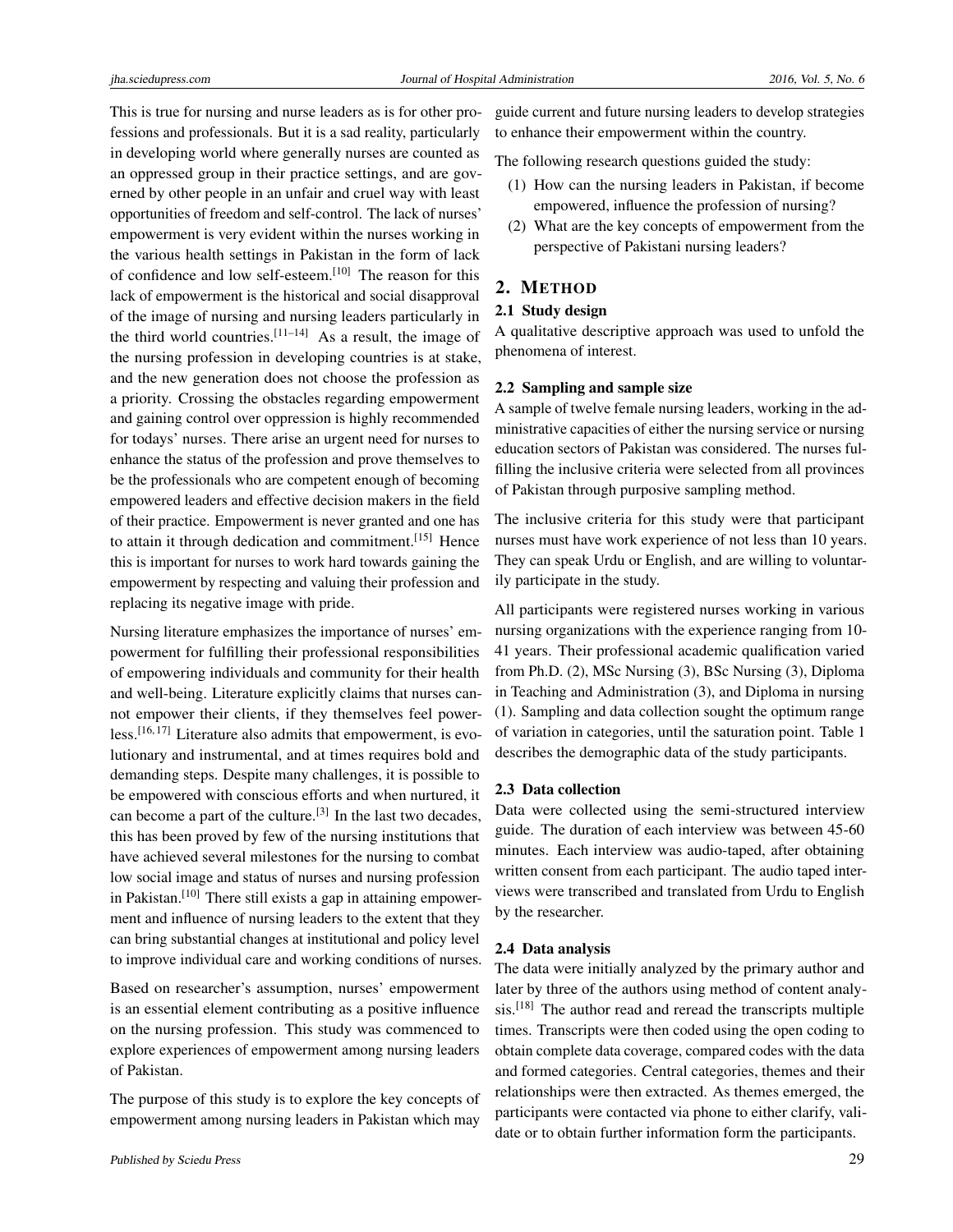#### 2.5 Ethical consideration

Permission to conduct the study was sought from the Ethical Review Committee of the Aga Khan University. Informed written consent was obtained at the time of individual initial interviews. Participants were informed about the aim and purpose of the study. Participation in this study was voluntary, and they had the choice to withdraw from the study at any time. Every effort was made to protect the human rights of the participants in the study.

#### 2.6 Trustworthiness

Rigor was maintained through credibility, dependability, conformity and transferability. To ensure rigor, researchers read

the transcripts multiple times. From the analysis, new categories and themes emerged, and were either added or removed from the data analysis. The researcher continued to interview participants until no new categories were discovered.

### 3. RESULTS

The study findings revealed five key themes in relation to the empowerment of nursing leaders in Pakistan which include: status of a nurse, nursing profession, power relationships, value-belief system, and leadership and management (see Figure [1\)](#page-4-0).



<span id="page-4-0"></span>Figure 1. Study findings

This paper focuses on three themes namely power: relationships, value-belief system, and leadership and management. The First two themes of the study including the status of a nurse and nursing profession are being published earlier in a journal relevant to nursing education.<sup>[\[10\]](#page-10-8)</sup>

#### 3.1 Power rrelationship

The data strongly suggests that nursing leaders in Pakistan do not perceive themselves as fully empowered and almost all the nursing leaders shared that they had only limited power. The study participants strongly felt an imbalance in power re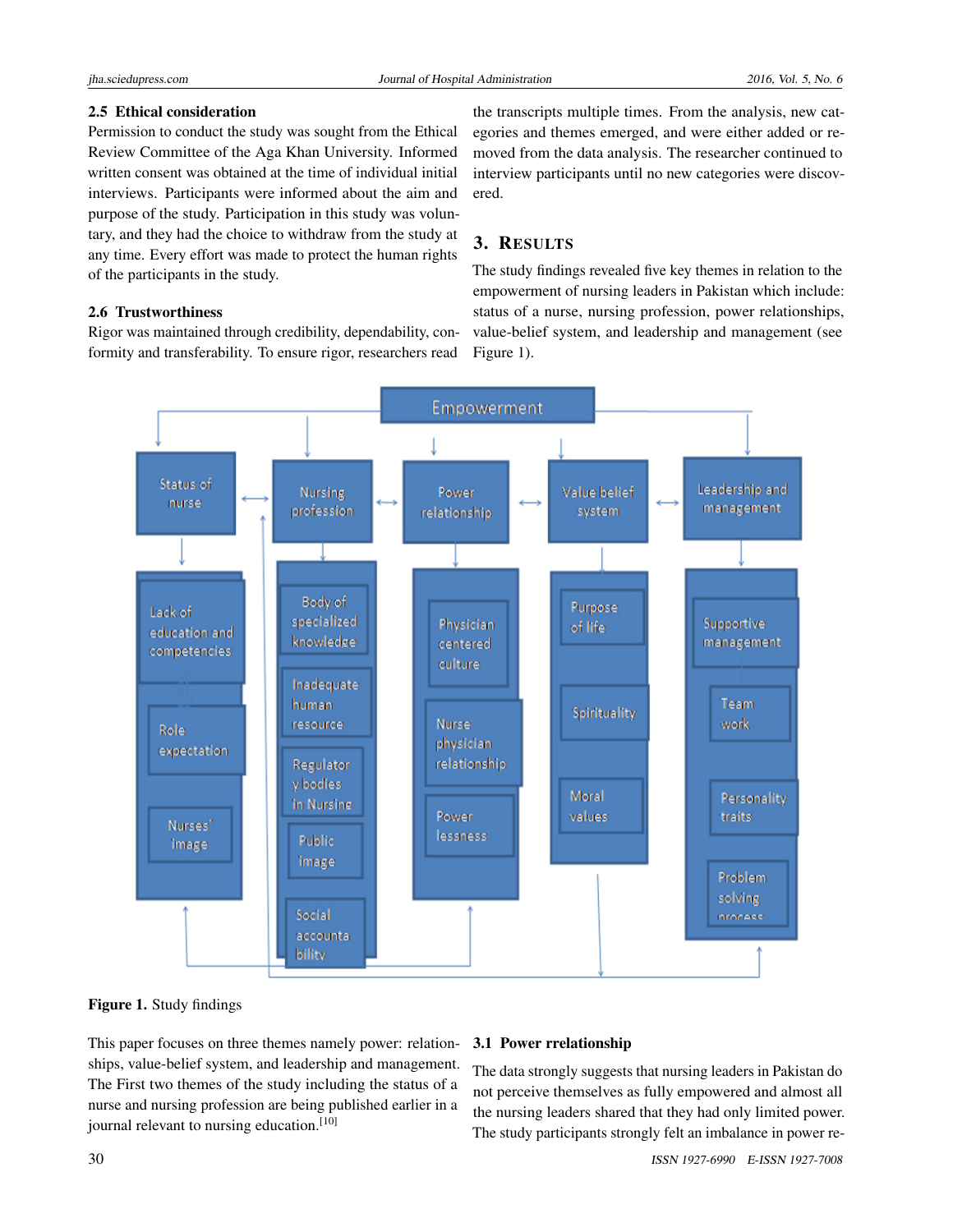lationships within the profession due to the strong influence of the medical model and physicians within the profession.

themes which are interrelated and include: the power of decision making, an influence of medical profession and powerlessness. These are shown in Figure [2.](#page-5-0)

Subsequent categories within the theme are seen as sub-



<span id="page-5-0"></span>Figure 2. Power relationships

#### 3.1.1 *Physician centered culture*

Participants shared an example of physician-centered culture and power in the local context where inaccuracies made by the physicians are rarely pointed out, as compared to nurses. The errors made by nurses are greatly emphasized and used as a source to blame nurses as inefficient and negligent professionals. Participants also acknowledged the fact that nurses in Pakistan are not considered educated and skillful enough to become powerful leaders, rather they are considered the powerless followers of physicians. This uneven distribution of power which nurses suffer in Pakistan is well shared by one of the study participants who stated:

*"When I sit with the physician group, I feel that I am not empowered enough, like my saying is not valued by the president or by the director general, because the physician has more power. Even the chair of the department has more power than me."* (ID 002)

#### 3.1.2 *Nurse physician relationship*

The study participants believed that within hospital organizational culture, collegial relationship between nurses and physicians hardly exist; rather nurses are expected to follow or obey physicians hence physicians always view nurses as comparatively inferior to themselves. The system being physician centered does not allow nurses to share the same status and power as of physician. This power imbalance and nurses' continued dependency on physicians create further feelings of powerlessness within nurse leaders. This eventually diminishes nurses' empowerment for decision-

making and of influencing policy makers for bringing effective change to transform nursing profession and the health care system within the country.

A participant shared a conflict situation with a doctor who blamed her for not following the doctors' instructions. The doctor wanted the nurse to leave the critical patient and help her in turning a patient so that she can examine the patient. Following conversation is reflective of nurse–physician relationship:

*"When I refused the doctor that I am not available because I was taking care of critical patients, the doctor asked me to leave the ward, I said to her that I will prioritize my work and will help you when I am done with the patient, but she kept on arguing for long."* (ID 001)

Another participant articulated her views in this manner:

*"Doctors feel that nurses are under their thumb."* (ID 004)

Participant also verbalized that if physician makes any kind of mistakes they were ignored on the other hand, if nurses make even minor mistakes, they are penalized and face consequences.

For example, a participant elaborated:

*"In the joint staffing meetings, I feel so powerless for not being able to defend nurses on simple mistakes. This is because physicians including medical director are not supportive. I have repeatedly noticed that physicians mistakes are never brought to such meetings, and nurses and other paramedical*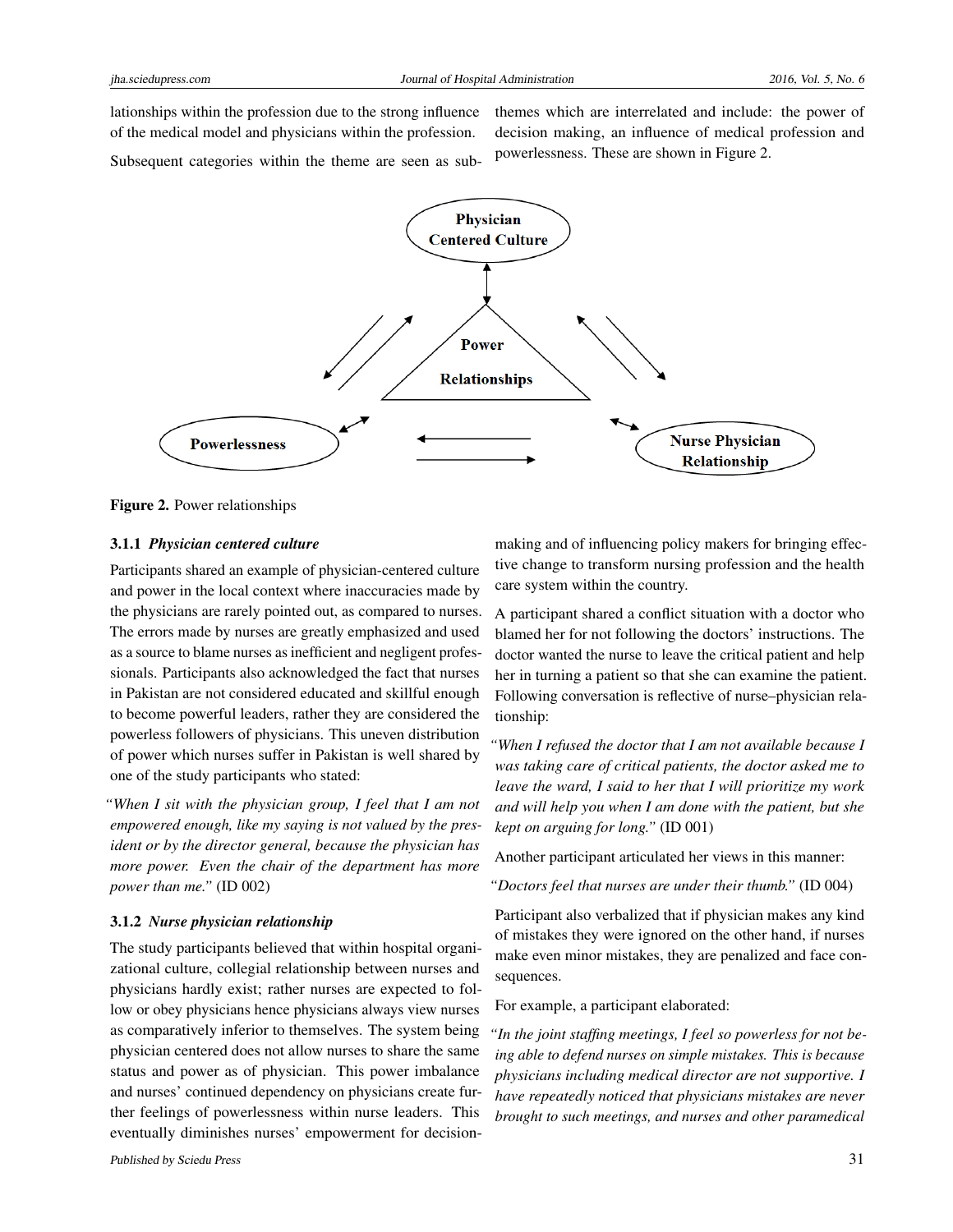*staffs' mistakes are highlighted, for example, once a nursing assistant took the biscuit from the patient tray, was highlighted in the meeting and a doctor who ordered the wrong dosage was ignored."* (ID 002)

Thus, it can be said that nurses are suppressed because of the strong influence of medical profession. That is one of the major reason which hindering nurses to become empowered.

#### 3.1.3 *Powerlessness*

The concept of powerlessness was explicitly expressed by the participants due to which they have to go to multiple hierarchies for a request to be accepted. The powerlessness in decision making make nurses feel frustrated, helpless, and being hurt. One of the nurse leaders mentioned the situation as follows:

*"There were 45 schools of nursing in Punjab. They were under the control of the Director-General nursing but the moment the district government were established, all the schools were given Executive Director Office (EDO). Then my position becomes very awkward. When my instructors or students are in trouble I can't do anything for them. Directly I can't tell them what to do this or do that or I can't help the students over there. I can't transfer the Nursing Instructor, there I am helpless."* (ID 004)

Furthermore, participants also stated that there exist various understandings of "being powerful", and "utilization of power" at the nurses' individual levels. Some nursing leaders perceive decision-making authority to be the essential requirement for empowerment and they expressed that they have decision-making power regarding day to day operational issues; however for policy making decisions that require change, they felt to be powerless because of nonfavored organizational processes and hierarchal structures. As one of the leader shared:

*"I have some percentage of power. . . .full power is with the Director-General (DG), until and unless we don't have power, we cannot achieve anything."* (ID 005)

Whereas in reality, most of the nursing leaders did not have decision making and they are confined only with suggestive authority in their practice setting, which for them is not sufficient condition for being empowered.

A participant shared her feeling and said:

*"We were empowered to some extent but the medical and the nursing superintendent positions are not equivalent. Most of the time, the medical superintendent decides for the nursing related matters and the policies; whereas the nursing superintendent only has suggestive authority."* (ID 009)

Despite nurses' hard work and full dedication toward their

profession they face instances of having limited power or not having any power for even day to day administrative work. This powerlessness makes their journey towards empowerment more difficult and challenging. Nevertheless the nursing leaders verbalized some constructive derives, which not only assisted them to cope with the challenges of powerlessness successfully, but also made them confident enough to move further up on the road to empowerment. These include "value-believe system" and "leadership and management". These categories are mention below.

#### 3.2 Value-belief system

According to the participants, a value-belief system with key values like spirituality and morality and an innate sense of responsibility is highly connected with the concept of "empowerment". The three subthemes related to value belief system included the purpose of life moral values and spirituality which are shown in Figure [3.](#page-7-0)

#### 3.2.1 *Purpose of life*

Participants shared that empowerment is highly influenced by the individual's philosophy and purpose of life and divine calling which inspires nurses to perform their jobs ethically. It was revealed from the data that the nursing leaders' "purpose of life" continued towards their commitment to the nursing profession. This also proved to be a stepping stone for serving the nursing profession with sincerity and integrity. One participant shared:

*"I think in our belief, we are born once only, and everything will be finished, so whatever the responsibilities almighty God or my profession has given should be the purpose of your life, therefore, we should do it honestly and ethically."* (ID 004)

#### 3.2.2 *Moral values*

Moral values play a critical role in nurses' empowerment by allowing nurses to become impartial, transparent, and selfless and a fair leader. Acknowledging the role of morality within empowerment, one of the participants said:

*"But once empowered you have to be seen as fair, and not taking sides, and transparent that just because you are my friend I will make you my leader, this should not be so. You should be transparent, impartial, fair, self-actualized and hard working so you have to be in a role modeling effect for others. . . . . . . "* (ID 008)

In addition, one of the other participants highlighted:

*"Many a times, we have to be somewhat selfless and should not think for ourselves only. Rather we should show our willingness to empower others by giving time to co-workers, listening to them attentively and helping them achieving their goals."* (ID 010)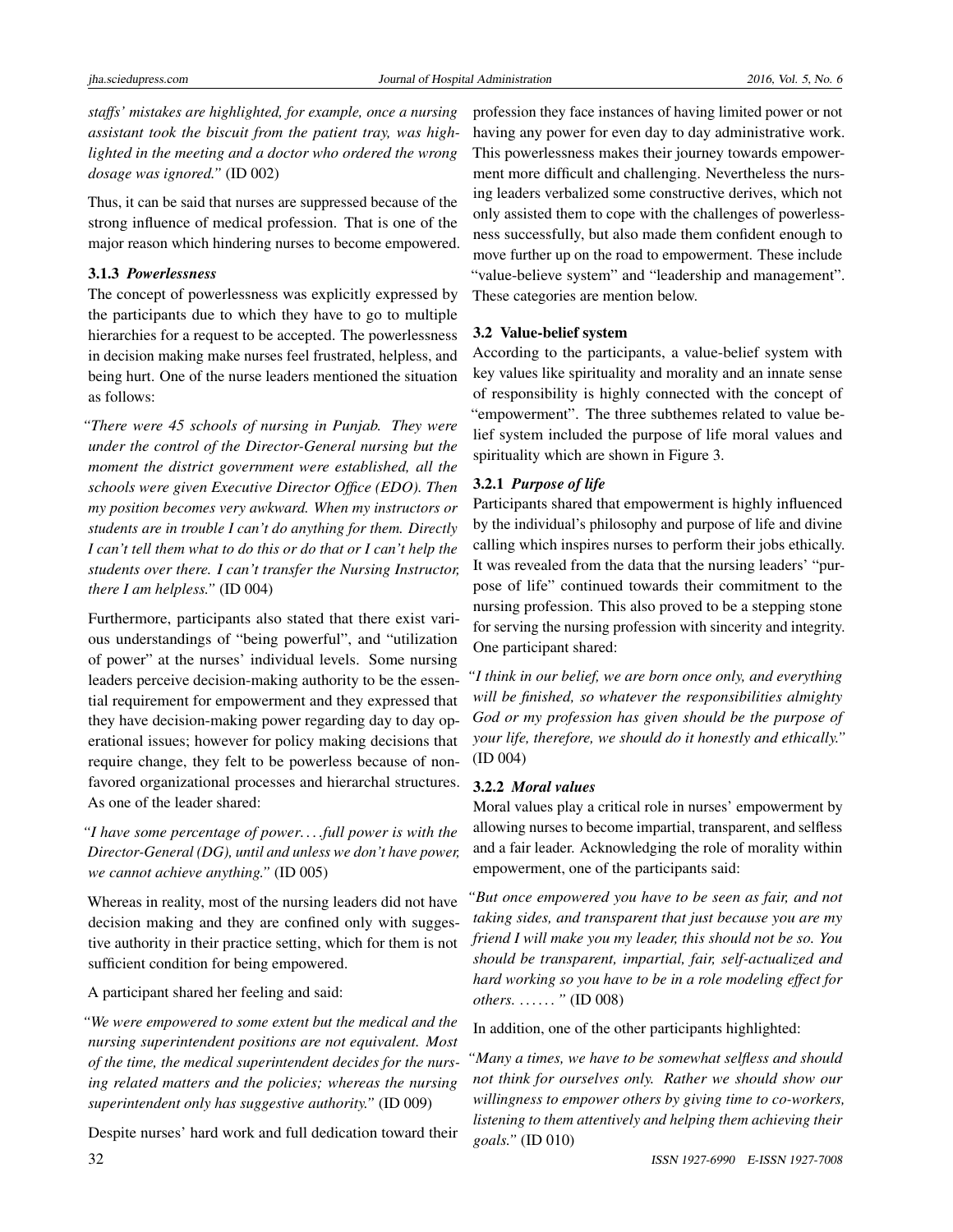

<span id="page-7-0"></span>Figure 3. Value-belief system

#### 3.2.3 *Spirituality*

Data from the participants also demonstrated that faith and spirituality are important components that provide them positive energy to perform their job. The concept of "spirituality" instilled in them a confidence that they will be able to achieve their targets and a hope that positive changes will occur. Hence, this served as positive stimulant for most of the nursing leaders. One of the nursing leaders said:

*"When I leave home for work, I always recite tasbeeh (prayers), on the way, until I reach office, I only think of*

*Allah and he gives me the strength and empowerment that I need."* (ID 012)

#### 3.3 Leadership and management

The concept of leadership and management is quite a broad concept. Data revealed that this concept acted as a constructive drive which has helped nursing leaders to become empowered. The sub categories that emerged from this concept are: mentorship, supportive management, team work, personality traits, and problem solving process. This is shown in Figure [4.](#page-7-1)



<span id="page-7-1"></span>Figure 4. Leadership and management

#### 3.3.1 *Mentorship and personality traits*

Under this sub-theme, the study participants provided key leadership and management roles of an empowered leader and the most important of which is mentorship. Participants claimed that empowered leaders must be good mentors creating a trusting mentorship relationship with fellow nurses. The leaders must help their mentees in their professional development by giving them responsibilities and guiding them to fulfill these responsibilities efficiently. The study participants agreed that the sense of trust and responsibility that is generated during a mentoring relationship is an important tool for nurses' empowerment. As stated by one participant: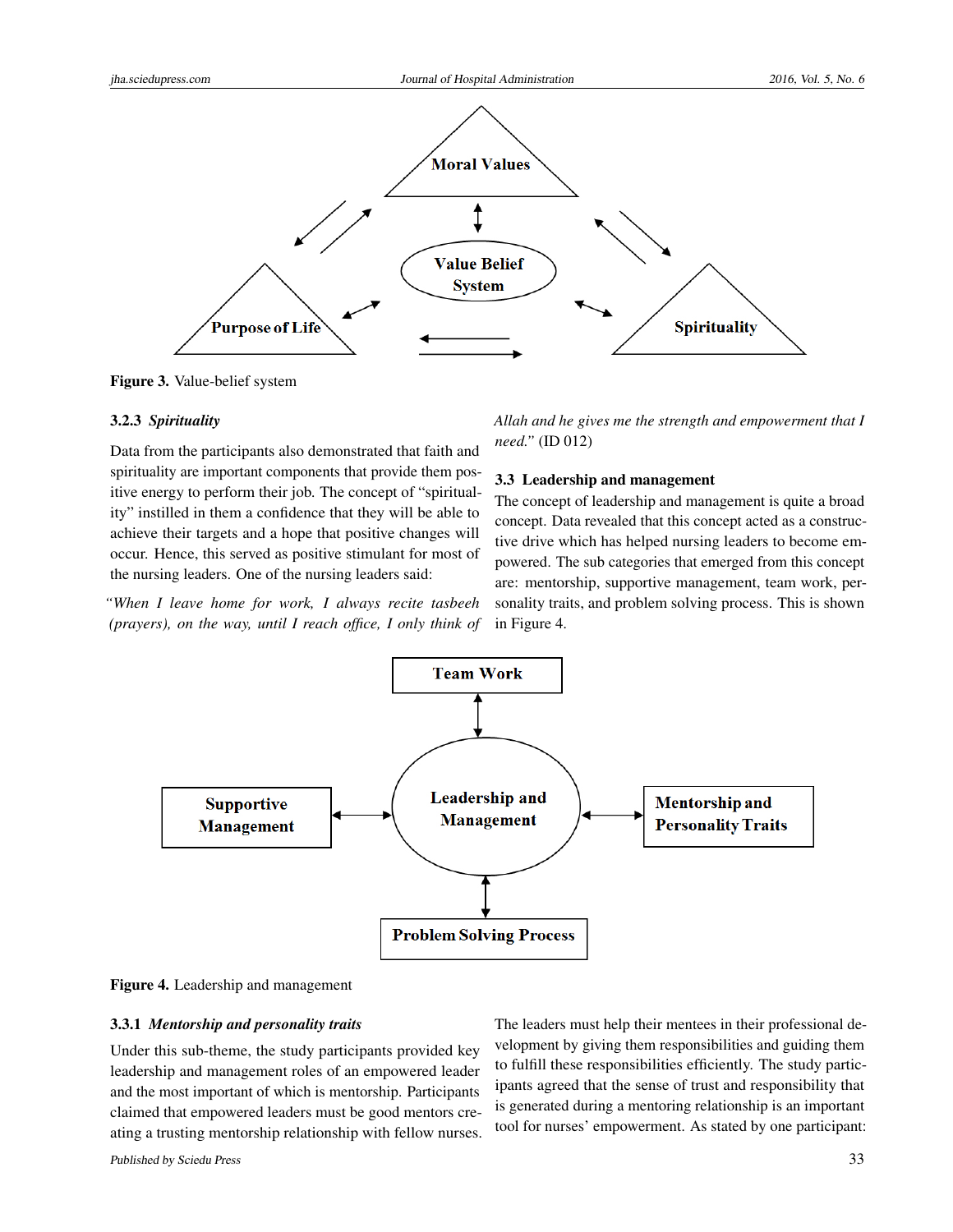"Delegate work to people, give them the responsibility and accountability, give them mentorship and support for that, in this way you are giving them work to succeed and not giving them work to fail. This is very important and is seen as a positive tool to empowerment." (ID 008)

Apart from mentorship, participants also shared other important roles of nurse leader which enhance nurses' empowerment include effective problem solving, efficient team work and support management.

Moreover, participants also shared that, there are certain personality traits which are crucial for the empowerment among nurses in Pakistan. The personality traits that had a major influence were: critical thinking, assertiveness, proactivity, flexibility, courage, optimism, and motivation. Participants stressed upon the importance of effective nursing leadership and management to help nurses in releasing them from their "oppressed" state and equipping them with qualities that are significant for empowered leaders.

One of the participants shared:

*"Give people space to learn out of their own mistakes. Be there for them, encourage and guide them. . . trust them and give them some room to improve by providing enabling environment. We have to respect people and accept them with their strengths and weakness, because no one is perfect on the face of this earth."* (ID 010)

#### 3.3.2 *Team work and supportive management*

The participants gave credit to team work, for all the success that they had achieved in their professional life. Participants felt that team work has a great effect in performing their roles and achieving their goals.

As one of the participant said:

*" . . . Single person cannot do anything. We have to decentralize the power and all the team has to work for this. . . . and I think organizations cannot cope up with the work if it is done by one person, we have to work as a team."* (ID 004)

The role of a supportive management is another important concept that is related to team work is also apparent from the participant's interviews while they are describing empowerment in nursing. The nursing leaders recognized that support and confidence of the higher management could become a source of empowerment for them, as one of the participant said:

*"Being administrator of the hospital I found my head nurse and mangers to be very supportive and were willingly reporting to me although I was less qualified from them but they always supported me and respected all my administrated decisions."* (ID 010)

#### 3.3.3 *Problem solving process*

One of the important concepts that have reported by the participants is the problem solving process. As one of the nursing leaders said:

*"There were several situations when we wanted to do some work but we couldnot. But then we were given some time, we did analysis, and after doing that we changed our style. Once, we changed the style then we have changed the strategies. Then we proposed some operational plan about how to handle a particular matter."* (ID 006)

Excerpts from the data show that the participants stressed on the importance of the concept of leadership and management, which is one of the necessary factors to release from oppression and equip them with qualities that are indeed significant for empowered leaders. The nurses could use these as constructive derives to attain empowerment in Pakistan.

#### 4. DISCUSSION

The participants of this study described that empowerment constitutes a raised status, equitable power relations, strong value-belief systems and effective leadership and management.

The key category identified, in the light of power relationships, was the influence of medical professionals. Participants expressed that dominancy of physicians within the health care system is prevalent in Pakistan which makes the organizational culture extremely physician centered. The concern of physician's dominancy in the health care system is well highlighted in literature and is termed as "medical power" and "autonomy" where physicians do not allow nurse leaders to make decisions, most of the time. This is based on their belief that nurses lack necessary knowledge for making sound professional decisions.<sup>[\[19\]](#page-10-15)</sup> The culture of physician dominancy affects nurses' empowerment and their retention within the organization.<sup>[\[20\]](#page-10-16)</sup> On the contrary, nurses are also being blamed for accepting physician's dominancy and not raising their voice or executing any action against it, and therefore they remain oppressed.[\[21\]](#page-10-17)

In the study almost all nursing leaders felt powerless may be due to societal prejudice of perceiving women as being incapable of demonstrating effective political power. Therefore it is very important that nurses can increase their political power at all levels of politics, from institutional to federal, by using three elements of influence, namely: communication, collectivity, and collegiality.<sup>[\[22–](#page-11-0)[24\]](#page-11-1)</sup> There are examples of nurses like Florence Nightingale who used her networking skills with resourceful people in the government to obtain human and material resources, which she needed for wounded soldiers. Another similar example is of Hannah Ropes, who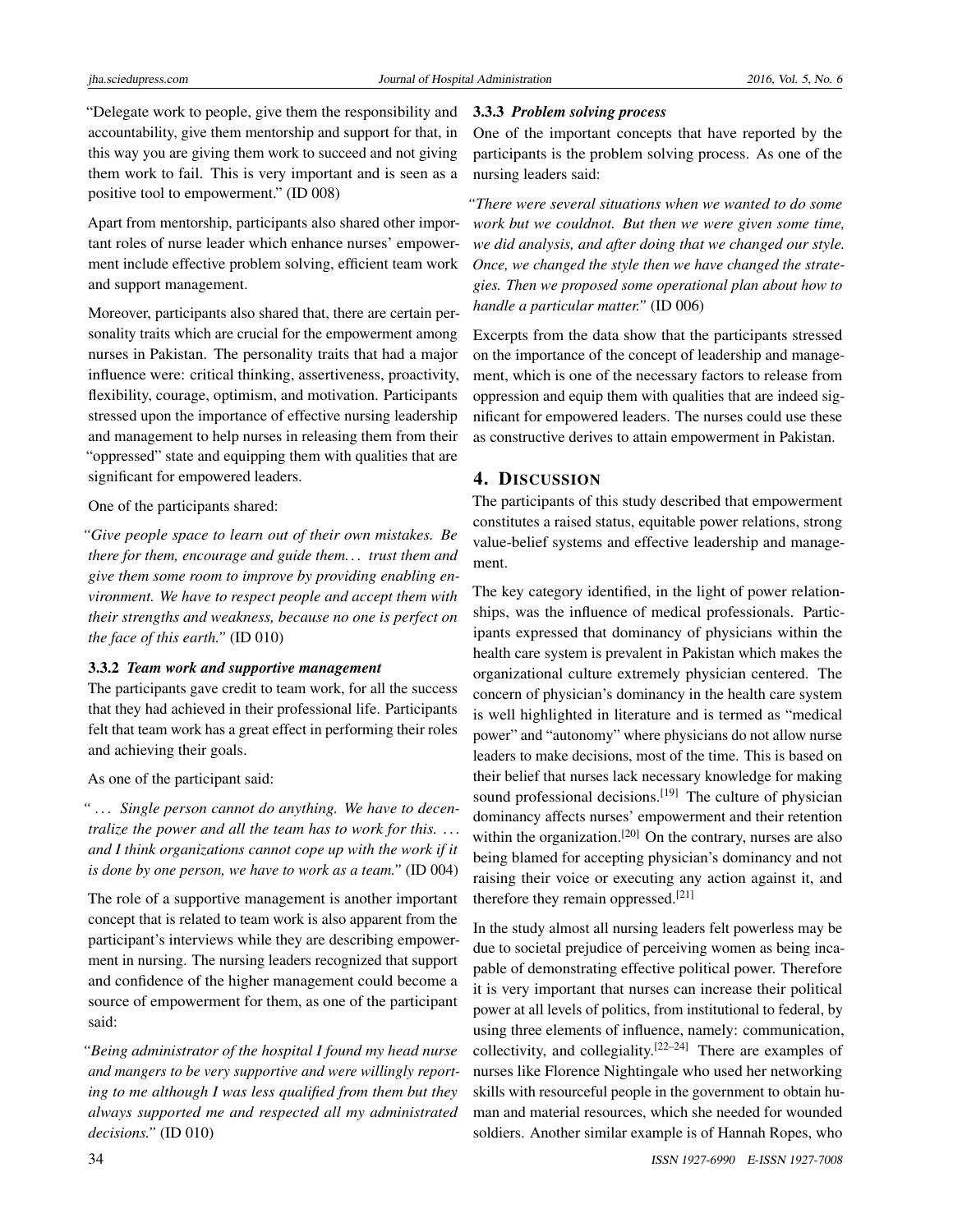in her era had been involved in politics and took a similar course of action.[\[25\]](#page-11-2) Data from the current study reveals that modern times are no different.

The study also reinforced that one needs to revisit the perceptions on organizational politics and disregard its negative connotation rather than appreciate its uniqueness in terms of individuality. Literature suggests that the perception of organizational politics depends upon the context of organization and individuals' own experience about politics.[\[26\]](#page-11-3) Some professionals consider organizational politics as an opportunity and a resource whereas; while some consider it as a threat.[\[26\]](#page-11-3) Therefore, it can be said that professionals who understand power and politics are the ones most likely to obtain resources needed to accomplish desired goals.

While sharing the perceptions about the value belief system, which nurse leaders possess, study participants stressed upon spirituality and morality in the workplace. Participants have claimed that these moral values provide valuable benefits for nurses and for the health care organization in terms of increased productivity, motivation, creativity, increased job satisfaction and organizational or job commitment. This would also develop ethical and spiritual leadership, which literature stresses about that nurses should develop spiritual leadership to address the challenges and the emerging de-mands of the organization.<sup>[\[27\]](#page-11-4)</sup> Several nursing authors have explained the positive relationship between spiritual leadership and job satisfaction.[\[28,](#page-11-5) [29\]](#page-11-6)

Furthermore, research studies also depict that spiritual leaders exhibit several qualities which support organizational goals along with job satisfaction by the stakeholders. Spiritual leaders tend to promote the sense of community, togetherness and respect even in a culturally diverse atmosphere. These leaders are concerned about their stakeholders' needs and issues and therefore the employees working under such leaders remain satisfied and become more contend and dedicated toward their work.[\[30,](#page-11-7) [31\]](#page-11-8) Nurses in our context require such kind of understanding and professional support to be able to excel in their career and fulfillment of their required expectations from the profession.

The current study also talks about the traits of nursing leaders and managers which positively influence nurses' empowerment. The notion of traits of nursing leaders is viewed uniquely in literature, as compared to male, female managers exceed in their traits of transformational leadership qualities like teamwork, decision-making ability, collaboration, patience, commitment, devotion, etc. Literature also argues that women must be at the top leadership roles in a health care organization in order to lead the organization success-fully.<sup>[\[32,](#page-11-9) [33\]](#page-11-10)</sup> Finally, despite the non-constructive factors and

challenges faced by nursing leaders, this study also shows that, nurses are striving towards achieving empowerment through constant struggle, and using constructive drives such as strong value belief system and improved quality of nursing education.

Nursing is predominately a female profession; therefore, all the nursing leaders interviewed were female. However, future studies could include male nursing leaders as well, in order to explore perception about empowerment to have a good mix gender in the study.

This study has identified many concepts related to the empowerment of nursing leaders from a Pakistani perspective. The findings of the study on empowerment could be used in practice as well as in education settings in order to strengthen the nurse's role and profession as well.

With regards to nursing education, few elective courses like politics, gender, and empowerment could be included in the nursing curriculum, especially in the Masters' program, and nursing leaders should be involved in the planning and implementation of such courses.

Since nurses' oppression is one of the greatest impeding factors for empowerment, awareness sessions can be arranged for the nurses in Pakistan, which can serve as a key step towards the understanding of being oppressed, its impact, and the strategies to overcome this oppression.

Once nurses enter in their practice, their leadership skills should be enhanced through mentorship program within the organization, to enable a smooth transition towards the road of leadership and to provide nurses with a guideline to function effectively according to the organizational norms and values. In addition, leadership exposures shall be provided to nurses within and outside the organization, in order to harness their potentials and inculcate leadership qualities in them, by which they can become transformed leaders, and work collaboratively in the health care system within and outside Pakistan. A strong networking system of nurses working in the public and private sectors should be developed to enable them to collectively strive for their common rights and goals, and achieve the desirable outcomes.

Most importantly, nursing regulatory bodies like Pakistan Nursing Council (PNC) and Pakistan Nursing Federation (PNF), play a pivotal role towards nurses' empowerment, and therefore these bodies should be strengthened by inducting strong nursing leadership.

The findings in this study will help nursing leaders to reflect on the notion of empowerment. Furthermore, nursing leaders can foster empowering the atmosphere in practice settings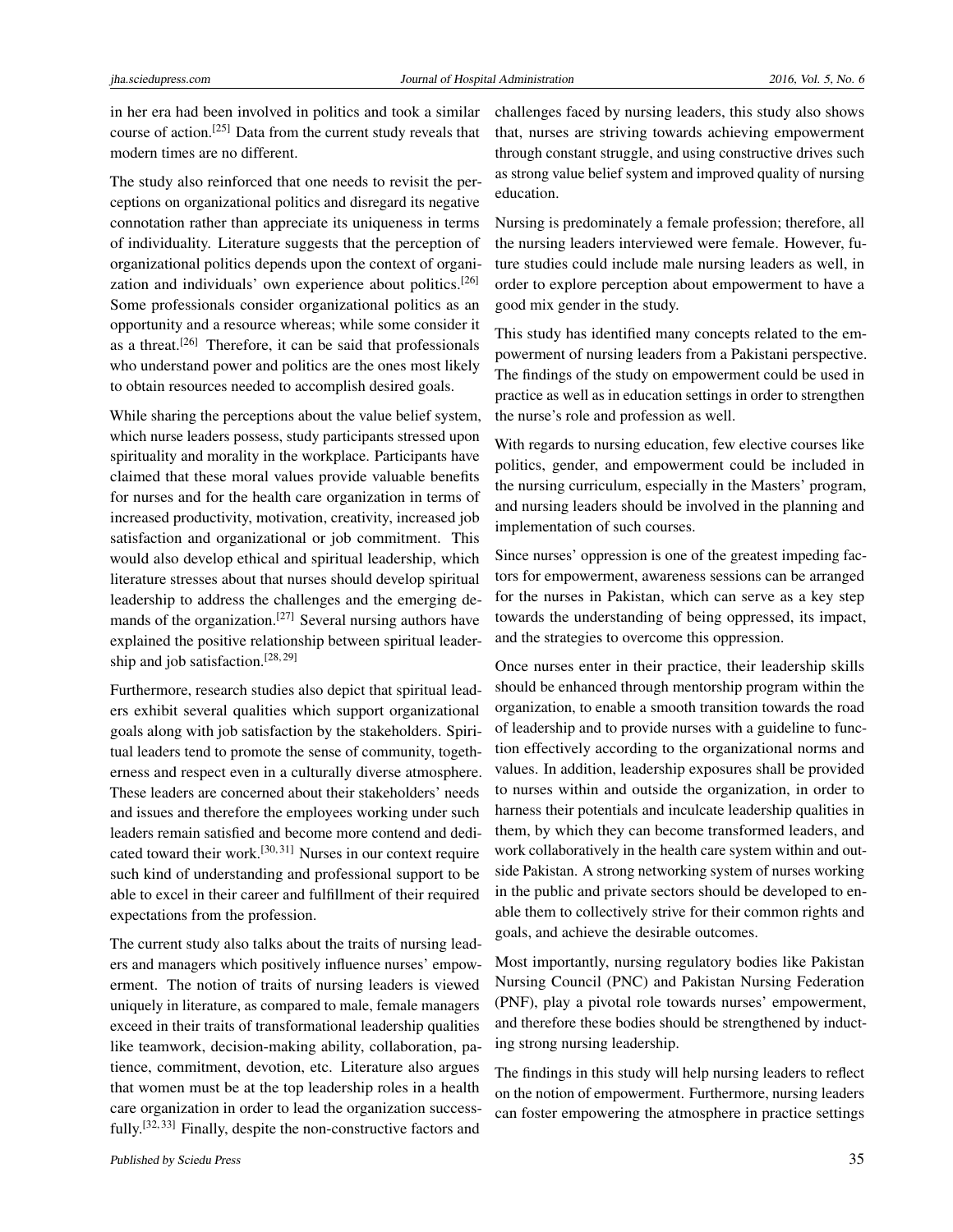by applying the discovered concept from the frameworks of empowerment in a Pakistani context. Further research in this arena will hopefully add to the body of nursing knowledge.

#### 5. CONCLUSIONS

Empowerment is a significant component in enhancing the image of the nursing profession in Pakistan in a constructive and pragmatic manner. The study identified various personal and professional factors affecting nurse's empowerment including political pressure, physician-centered organizational structures, and lack of advance educational competencies of nurses. Nevertheless, Nursing leaders in Pakistan continue to struggle to overcome the challenges and uphold the status and empowerment of nurses along with the nursing profession in the country.

nursing leaders to reflect on their process of empowerment. As research has discovered, basic concepts of empowerment with different dimensions may help modify the nursing curriculum such as adding the courses of professional development, and leadership management. And thus, facilitate nursing educators to teach nurses by focusing on of all the dimension of empowerment. Furthermore, nursing leaders can foster the empowering atmosphere in practice settings by applying the discovered concept from the frameworks of empowerment from the perspective of Pakistan.

#### ACKNOWLEDGEMENTS

We would like to acknowledge Aga Khan University for providing seed money grant for this study.

#### CONFLICTS OF INTEREST DISCLOSURE

The authors declare they have no conflicts of interest.

The conceptual categories discovered in this study will help

#### **REFERENCES**

- <span id="page-10-0"></span>[1] Somers MJ, Finch L, Birnbaum D. Marketing nursing as a profession: integrated marketing strategies to address the nursing shortage. Health Marketing Quarterly. 2010; 27(3): 291-306. PMid: 20706896. <http://dx.doi.org/10.1080/07359683.2010.495306>
- <span id="page-10-1"></span>[2] Walter E. (Ed.). Cambridge Advanced Learner's Dictionary. Ernst Klett Sprachen. 2008.
- <span id="page-10-2"></span>[3] Jennings L, Na M, Cherewick M, et al. Women's empowerment and male involvement in antenatal care: analyses of Demographic and Health Surveys (DHS) in selected African countries. BMC Pregnancy & Childbirth. 2014; 14(1): 1-11. PMid: 25174359. <http://dx.doi.org/10.1186/1471-2393-14-297>
- <span id="page-10-3"></span>[4] Lee-Rife SM. Women's empowerment and reproductive experiences over the Life-course. Social Science & Medicine. 2010; 71(3): 634- 642. PMid: 20621752. [http://dx.doi.org/10.1016/j.socsc](http://dx.doi.org/10.1016/j.socscimed.2010.04.019) [imed.2010.04.019](http://dx.doi.org/10.1016/j.socscimed.2010.04.019)
- <span id="page-10-4"></span>[5] Afifi M. Women's empowerment and the intention to continue the practice of female genital cutting in Egypt. Archives of Iranian Medicine. 2009; 12(2). PMid: 19249886.
- <span id="page-10-5"></span>[6] Manzoor QA. Impact of employees motivation on organizational effectiveness. Business management and strategy. 2012; 3(1): 1.
- [7] Pool S, Pool B. A management development model: Measuring organizational commitment and its impact on job satisfaction among executives in a learning organization. Journal of Management Development. 2007; 26(4): 353-369. [http://dx.doi.org/10.1108/0](http://dx.doi.org/10.1108/02621710710740101) [2621710710740101](http://dx.doi.org/10.1108/02621710710740101)
- <span id="page-10-6"></span>[8] Schaurhofer M, Peschl MF. Autonomy: starting point and goal of personal and social change: A constructivist perspective on knowledge management in empowerment processes. Kybernetes. 2005; 34(1-2): 261-277. <http://dx.doi.org/10.1108/03684920510575834>
- <span id="page-10-7"></span>[9] Christens BD, Winn LT, Duke AM. Empowerment and Critical Consciousness:A Conceptual Cross-Fertilization. Adolescent Research Review. 2015; 1-13.
- <span id="page-10-8"></span>[10] Gulzar S, Karmaliani R, Vertejee S, et al. A Qualitative Study of Nursing Leader's Perceptions of Professional Empowerment amongst Pakistani Nurses. International Journal of Nursing Education. 2015; 7(3). <http://dx.doi.org/10.5958/0974-9357.2015.00174.9>
- <span id="page-10-9"></span>[11] Schultheiss K. Imperial Nursing: cross-cultural challenges for women in the health professions: a historical perspective. Policy, Politics, & Nursing Practice. 2010; 11(2): 151-157. PMid: 20679326. <http://dx.doi.org/10.1177/1527154410377356>
- [12] Fletcher K. Image: changing how women nurses think about themselves. Literature review. Journal of Advanced Nursing. 2007; 58(3): 207-215. PMid: 17474909. [http://dx.doi.org/10.1111/j.1](http://dx.doi.org/10.1111/j.1365-2648.2007.04285.x) [365-2648.2007.04285.x](http://dx.doi.org/10.1111/j.1365-2648.2007.04285.x)
- [13] Takase M, Maude P, Manias E. Impact of the perceived public image of nursing on nurses' work behaviour. Journal of Advanced Nursing. 2006; 53(3): 333-343. PMid: 16441539. [http://dx.doi.org/10.](http://dx.doi.org/10.1111/j.1365-2648.2006.03729.x) [1111/j.1365-2648.2006.03729.x](http://dx.doi.org/10.1111/j.1365-2648.2006.03729.x)
- <span id="page-10-10"></span>[14] Hemani H. History of nursing in Pakistan: a struggle for professional recognition. M.S.thesis. University of Alberta, Alberta, Canada. 2003.
- <span id="page-10-11"></span>[15] Freire P. Pedagogy of the oppressed. Bloomsbury Publishing; 1970.
- <span id="page-10-12"></span>[16] Hage AM, Lorensen M. A philosophical analysis of the concept empowerment; the fundament of an education-programme to the frail elderly. Nursing Philosophy. 2005; 6(4): 235-246. PMid: 16135215. <http://dx.doi.org/10.1111/j.1466-769X.2005.00231.x>
- <span id="page-10-13"></span>[17] Hagbaghery MA, Salsali M, Ahmadi F. A qualitative study of Iranian nurses' understanding and experiences of professional power. Human Resources for Health. 2004; 2(1): 9. PMid: 15217516. <http://dx.doi.org/10.1186/1478-4491-2-9>
- <span id="page-10-14"></span>[18] Graneheim UH, Lundman B. Qualitative content analysis in nursing research: concepts, procedures and measures to achieve trustworthiness. Nurse education today. 2004; 24(2): 105-112. PMid: 14769454. <http://dx.doi.org/10.1016/j.nedt.2003.10.001>
- <span id="page-10-15"></span>[19] Wall K. The Nurse–Physician Relationship. AJN The American Journal of Nursing. 2009; 109(10): 13. PMid: 21753454. [http:](http://dx.doi.org/10.1097/01.NAJ.0000361465.56289.fc) [//dx.doi.org/10.1097/01.NAJ.0000361465.56289.fc](http://dx.doi.org/10.1097/01.NAJ.0000361465.56289.fc)
- <span id="page-10-16"></span>[20] Hayes LJ, O'Brien-Pallas L, Duffield C, et al. Nurse turnover: A literature review – An update. International Journal of Nursing Studies. 2012; 49(7): 887-905. PMid: 22019402. [http://dx.doi.org/10.](http://dx.doi.org/10.1016/j.ijnurstu.2011.10.001) [1016/j.ijnurstu.2011.10.001](http://dx.doi.org/10.1016/j.ijnurstu.2011.10.001)
- <span id="page-10-17"></span>[21] Fulton Y. Nurses' views on empowerment: a critical social theory perspective. Journal of Advance Nursing. 1997;